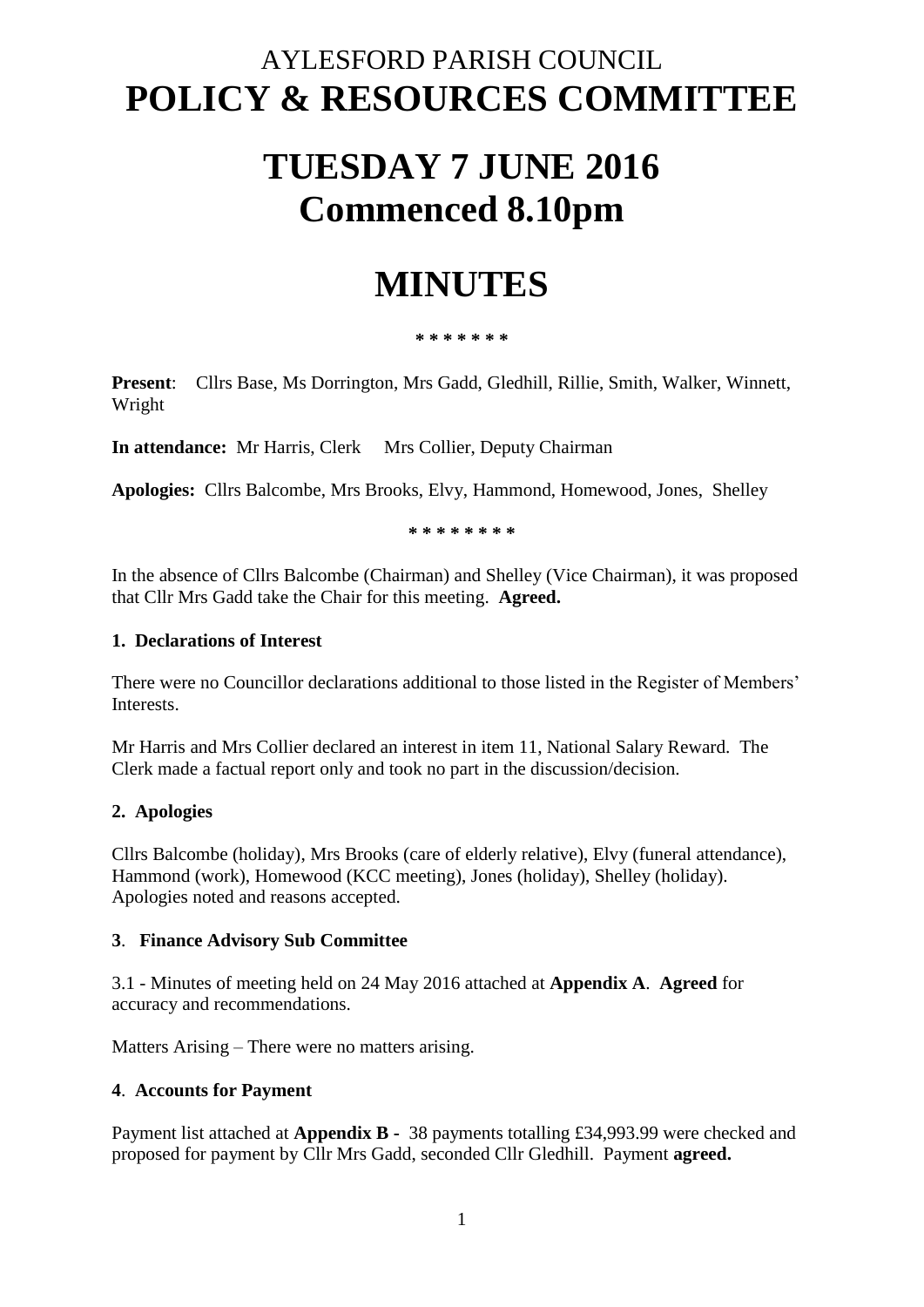Late Payment – The Clerk requested authority to immediately pay Darren Pay, local handyman - £80 – for welding work recently carried out on the gate at Eccles Recreation. Payment **agreed. Clerk**

### **5. Law and Order**

**Eccles –** The Clerk reported that following a number of recent criminal incidents, a local Eccles resident had requested that the Parish Council install CCTV at either end of Bull Lane, Eccles. The Clerk estimated this would cost approximately £15,000. Members considered this request but concluded that this would not be good value for money. The Council will continue to support other crime prevention initiatives such as new neighbourhood watch schemes and regular contact with the local PSCO and Community Warden.

**Tunbury Hall, Walderslade** – Cllr Wright reported a recent incident of apparent vandalism at Tunbury Hall where high level windows have been damaged/broken.

### **6**. **Rugby Club/Netball League**

Clerk to report on order placed for surfacing of 'gap' between the Rugby Club and Ferryfield based on the following:

After discussions with the Contractor, his advice was to proceed with road plannings. His revised quote minus the gate is £2200. The Rugby Club have also indicated they will contribute £300 to the scheme leaving the APC to pay £1900. Works should commence in the next few weeks.

#### **7**. **Flood Defences**

The stream and culvert in Aylesford village coped well with recent sudden heavy rainfall.

There were problems elsewhere – Hall Road/Station Road junction where local properties were at risk – Parish Council assistance given with sandbags; Station Road opposite the Brassey Centre – on-going problem; A20 adjacent Homebase – on-going problem.

## **8. Council Vacancies**

8.1 - Authority from TMBC to co-opt following Michael Ambrose's resignation granted.

8.2 - Current vacancies: 3 Aylesford South

## **9. Committee Membership**

Revised list attached at **Appendix C**

## **10. Replacement for Small Van**

Clerk reported that the new van had been ordered.